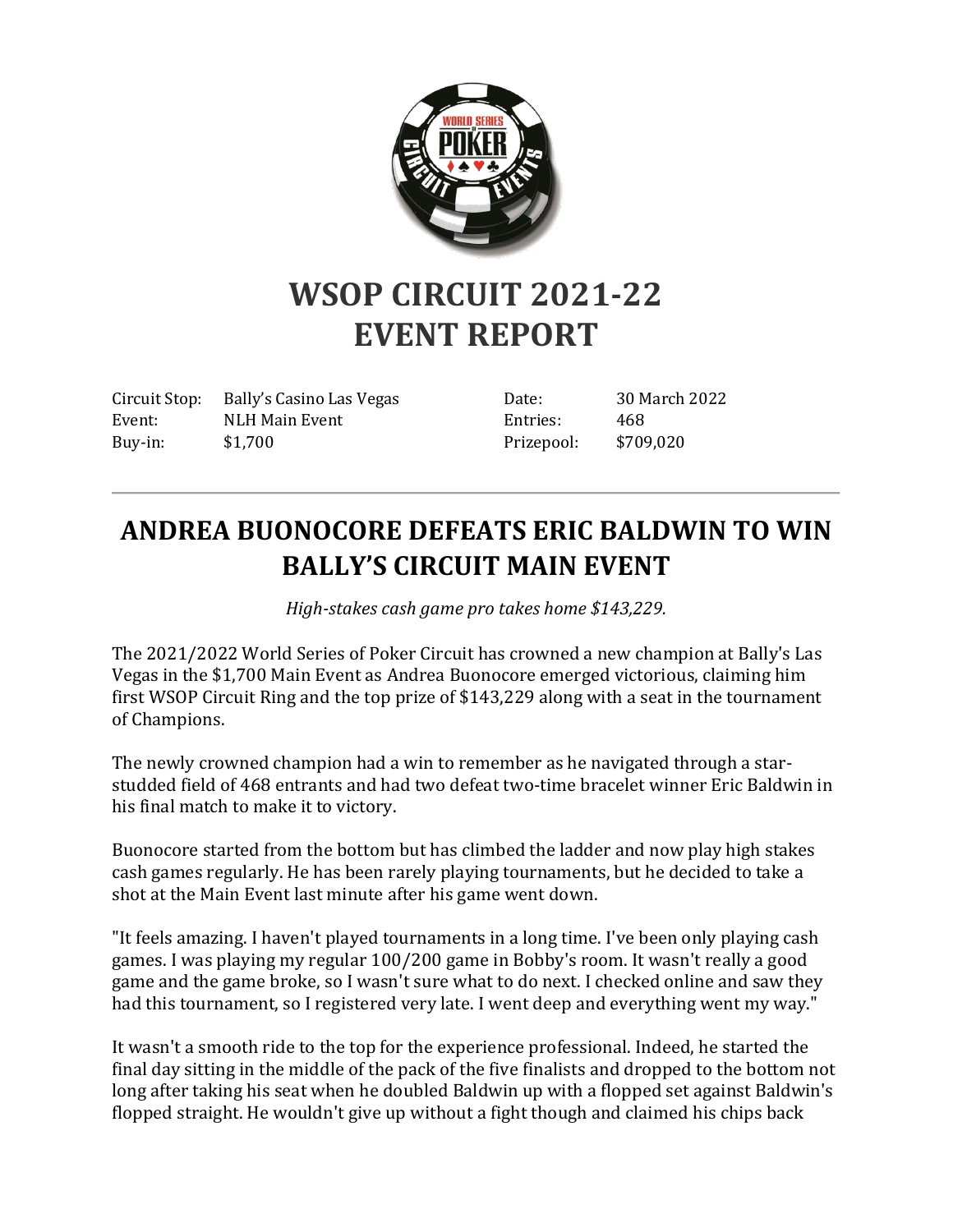from Baldwin not long after. He eventually took over the lead after making a great read to eliminate Jim Collopy in fourth place with ace-high and a flush draw, after Collopy shoved on the turn with a straight flush draw.

"I made a good call. I called with ace-high and a flush draw after he shoved on the turn two times the pot. I was pretty sure about what he had because I saw him play hands earlier, so I put him on a big draw. Of course, if I lost the pot, I wouldn't have been left with much but I knew that I was ahead with my ace."

When asked what he plans on doing next, Buonocore answered:

"They just texted me, there is a seat open in the cash game so I'm probably heading there. Just joking, or... maybe not."

#### **Official Final Table Results:**

1st - Andrea Buonocore - \$143,229 2nd - Eric Baldwin - \$88,498 3rd - Timothy Chang - \$64,664 4th - Jim Collopy - \$47,875 5th - Bruce Vandervort - \$35,920 6th - Daniel Jones - \$27,316 7th - David Mowery - \$21,060 8th - Jesse Sylvia - \$16,463 9th - Kevin Fitzgibbons - \$13,052

#### **Final Table Action:**

Kevin Fitzgibbons was the first casualty of the final table when he lost a flip for this tournament life with queens against Timothy Chang's ace-king.

He was followed shortly by Jesse Sylvia in eight place as Sylvia's aces couldn't hold against Buonocore's flush draw after a check-raise from Buonocore on the flop.

David Mowery was next to go when he ran his ace-jack into Daniel Jones' ace-queens and couldn't find any help on the board.

Daniel Jones settled for sixth place after five-betting jacks against Jim Collopy's aces in an all-in preflop situation.

Short stack Bruce Vandervort bowed out next when he shoved tens against Buonocore's pair of fours and saw a four on the river for Buonocore to claim the pot.

The fourth player to hit the rail two-time bracelet winner Jim Collopy. He moved all in with a flopped straight flush draw on the turn but called by Buonocore who had flopped a